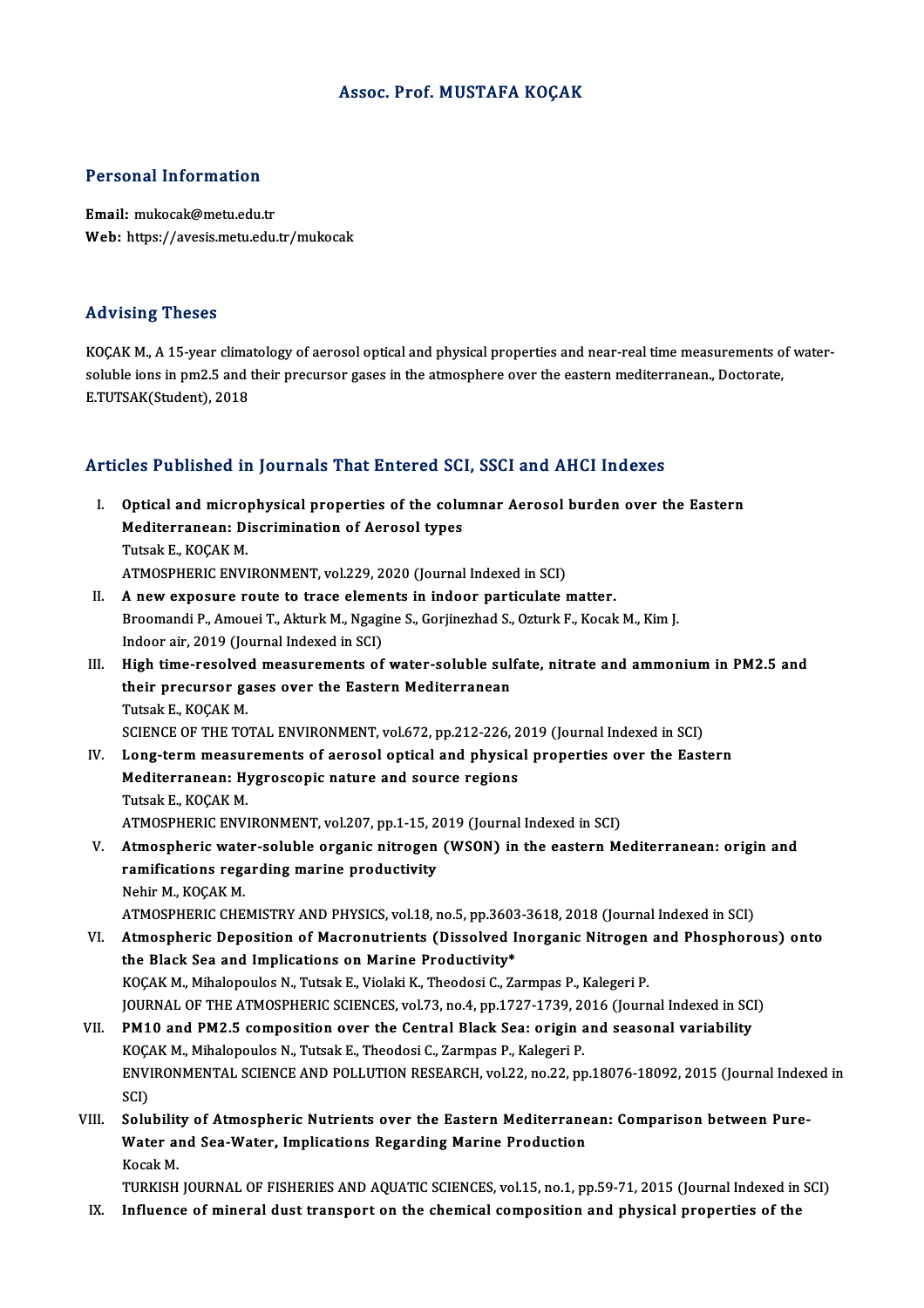### Eastern Mediterranean aerosol

Eastern Mediterranean aerosol<br>KOÇAK M., Theodosi C., Zarmpas P., Seguret M. J. M. , Herut B., Kallos G., Mihalopoulos N., Kubilay N., Nimmo M<br>ATMOSPHERIC ENVIRONMENT, vel 57, np.266,277, 2012 (Jaymal Indexed in SCI) Eastern Mediterranean aerosol<br>KOÇAK M., Theodosi C., Zarmpas P., Seguret M. J. M. , Herut B., Kallos G., Mihalopoul<br>ATMOSPHERIC ENVIRONMENT, vol.57, pp.266-277, 2012 (Journal Indexed in SCI)<br>Summertime aerosol shemisel sem ATMOSPHERIC ENVIRONMENT, vol.57, pp.266-277, 2012 (Journal Indexed in SCI)

# X. Summertime aerosol chemical composition in the Eastern Mediterranean and its sensitivity to temperature Summertime aerosol chemical composition in the Eastern Mediterranean and its sensitivity to<br>temperature<br>Im U., Markakis K., KOÇAK M., Gerasopoulos E., Daskalakis N., Mihalopoulos N., Poupkou A., Kındap T., Ünal A.,<br>Kanakid

**temperature<br>Im U., Markaki<br>Kanakidou M.<br>ATMOSPHEPI** Im U., Markakis K., KOÇAK M., Gerasopoulos E., Daskalakis N., Mihalopoulos N., Pou<br>Kanakidou M.<br>ATMOSPHERIC ENVIRONMENT, vol.50, pp.164-173, 2012 (Journal Indexed in SCI)<br>Partiqulate matter (PM10) in Istanbul: Origin, sour

Kanakidou M.<br>ATMOSPHERIC ENVIRONMENT, vol.50, pp.164-173, 2012 (Journal Indexed in SCI)<br>XI. Particulate matter (PM10) in Istanbul: Origin, source areas and potential impact on surrounding<br>regions ATMOSP<br>Particul<br>regions<br>Kosak M Particulate matter (PM10) in Istanbul: Origin, source areas and potential<br>regions<br>Kocak M., Theodosi C., Zarmpas P., Im U., Bougiatioti A., Yenigun O., Mihalopoulos N.<br>ATMOSPUERIC ENVIRONMENT vol.45, no.29, np.6901, 6000,

regions<br>Kocak M., Theodosi C., Zarmpas P., Im U., Bougiatioti A., Yenigun O., Mihalopoulos N.<br>ATMOSPHERIC ENVIRONMENT, vol.45, no.38, pp.6891-6900, 2011 (Journal Indexed in SCI)

XII. Iron solubility in crustal and anthropogenic aerosols: The Eastern Mediterranean as a case study ATMOSPHERIC ENVIRONMENT, vol.45, no.38, pp.6891-6900, 2011 (Journal Indexed in SCI)<br>Iron solubility in crustal and anthropogenic aerosols: The Eastern Mediterranean as a case study<br>Seguret M. J. M. , KOÇAK M., Theodosi C., Iro<br>Se<br>M<br>M Seguret M. J. M. , KOÇAK M., Theodosi C., Ussher S. J. , Worsfold P. J. , Herut<br>M.<br>MARINE CHEMISTRY, vol.126, pp.229-238, 2011 (Journal Indexed in SCI)<br>Megasities as het spots of air pollution in the East Mediterranear M.<br>MARINE CHEMISTRY, vol.126, pp.229-238, 2011 (Journal Indexed in SCI)<br>XIII. Megacities as hot spots of air pollution in the East Mediterranean

MARINE CHEMISTRY, vol.126, pp.229-238, 2011 (Journal Indexed in SCI)<br>Megacities as hot spots of air pollution in the East Mediterranean<br>Kanakidou M., Mihalopoulos N., Kındap T., Im U., Vrekoussis M., Gerasopoulos E., Dermi Megacities as he<br>Kanakidou M., Mil<br>Markakis K., et al.<br>ATMOSDUEDIC EN Kanakidou M., Mihalopoulos N., Kındap T., Im U., Vrekoussis M., Gerasopoulos E., Dermitzak<br>Markakis K., et al.<br>ATMOSPHERIC ENVIRONMENT, vol.45, no.6, pp.1223-1235, 2011 (Journal Indexed in SCI)<br>Long term atmospheris putrie

ATMOSPHERIC ENVIRONMENT, vol.45, no.6, pp.1223-1235, 2011 (Journal Indexed in SCI)

# Markakis K., et al.<br>ATMOSPHERIC ENVIRONMENT, vol.45, no.6, pp.1223-1235, 2011 (Journal Indexed in SCI)<br>XIV. Long term atmospheric nutrient inputs to the Eastern Mediterranean sources solubility and<br>comparison with riverine comparison with riverine inputs<br>KOÇAK M., KUBİLAY N., TUĞRUL S., Nikos M.<br>Biogeosciences Discussions, vol.7, pp.5081-5117, 2010 (Journal Indexed in SCI Expanded)<br>Atmospharis putriant inputs to the porthern leventine besin

KOÇAK M., KUBİLAY N., TUĞRUL S., Nikos M.

# KOÇAK M., KUBİLAY N., TUĞRUL S., Nikos M.<br>Biogeosciences Discussions, vol.7, pp.5081-5117, 2010 (Journal Indexed in SCI Expanded)<br>XV. Atmospheric nutrient inputs to the northern levantine basin from a long-term observa Biogeosciences Discussions, vol.7, pp.5081<br>Atmospheric nutrient inputs to the no<br>and comparison with riverine inputs<br>Kosak M. Kubilay N. TUČPULS, Mibelene Atmospheric nutrient inputs to the norther<br>and comparison with riverine inputs<br>Koçak M., Kubilay N., TUĞRUL S., Mihalopoulos N.<br>PIOCEOSCIENCES vol 7 no 12 nn 4027 4050 20. and comparison with riverine inputs<br>Koçak M., Kubilay N., TUĞRUL S., Mihalopoulos N.<br>BIOGEOSCIENCES, vol.7, no.12, pp.4037-4050, 2010 (Journal Indexed in SCI)

# Koçak M., Kubilay N., TUĞRUL S., Mihalopoulos N.<br>BIOGEOSCIENCES, vol.7, no.12, pp.4037-4050, 2010 (Journal Indexed in SCI)<br>XVI. Origin and source regions of PM10 in the Eastern Mediterranean atmosphere<br>XOCAX M. Mihalop BIOGEOSCIENCES, vol.7, no.12, pp.4037<br>Origin and source regions of PM1<br>KOÇAK M., Mihalopoulos N., Kubilay N. Origin and source regions of PM10 in the Eastern Mediterranean atmospl<br>KOÇAK M., Mihalopoulos N., Kubilay N.<br>ATMOSPHERIC RESEARCH, vol.92, no.4, pp.464-474, 2009 (Journal Indexed in SCI)<br>Vorjability in nozional baskspound KOÇAK M., Mihalopoulos N., Kubilay N.<br>ATMOSPHERIC RESEARCH, vol.92, no.4, pp.464-474, 2009 (Journal Indexed in SCI)<br>XVII. Variability in regional background aerosols within the Mediterranean

ATMOSPHERIC RESEARCH, vol.92, no.4, pp.464-474, 2009 (Journal Indexed in SCI)<br>Variability in regional background aerosols within the Mediterranean<br>Querol X., Alastuey A., Pey J., Cusack M., Perez N., Mihalopoulos N., Theod Va<br>Qu<br>M Querol X., Alastuey A., Pey J., Cusack M., Perez N., Mihalopoulos N., Theodosi C., Gerasopoulos E., Kubil:<br>M.<br>ATMOSPHERIC CHEMISTRY AND PHYSICS, vol.9, no.14, pp.4575-4591, 2009 (Journal Indexed in SCI)<br>Chamical compositio

ATMOSPHERIC CHEMISTRY AND PHYSICS, vol.9, no.14, pp.4575-4591, 2009 (Journal Indexed in SCI)

M.<br>ATMOSPHERIC CHEMISTRY AND PHYSICS, vol.9, no.14, pp.4575-4591, 2009 (Journal Indexed in SCI)<br>XVIII. Chemical composition of the fine and coarse fraction of aerosols in the northeastern Mediterranean<br>Kocak M., Mihalopoul Chemical composition of the fine and coarse fraction of aerosols in the northeas<br>Kocak M., Mihalopoulos N., Kubilay N.<br>ATMOSPHERIC ENVIRONMENT, vol.41, no.34, pp.7351-7368, 2007 (Journal Indexed in SCI)<br>Airborne desert dus

- Kocak M., Mihalopoulos N., Kubilay N.<br>ATMOSPHERIC ENVIRONMENT, vol.41, no.34, pp.7351-7368, 2007 (Journal Indexed in SCI)<br>XIX. Airborne desert dust and aeromicrobiology over the Turkish Mediterranean coastline<br>Criffin D.W. ATMOSPHERIC ENVIRONMENT, vol.41, no.34, pp.7351-7368, 2007 (Jou<br>Airborne desert dust and aeromicrobiology over the Turkish N<br>Griffin D. W. , Kubilay N., Kocak M., Gray M. A. , Borden T. C. , Shinn E. A.<br>ATMOSPHERIC ENVIRON Airborne desert dust and aeromicrobiology over the Turkish Mediterranean coas:<br>Griffin D. W. , Kubilay N., Kocak M., Gray M. A. , Borden T. C. , Shinn E. A.<br>ATMOSPHERIC ENVIRONMENT, vol.41, no.19, pp.4050-4062, 2007 (Journ Griffin D. W., Kubilay N., Kocak M., Gray M. A., Borden T. C., Shinn E. A.<br>ATMOSPHERIC ENVIRONMENT, vol.41, no.19, pp.4050-4062, 2007 (Journal Indexed in SCI)<br>XX. Contributions of natural sources to high PM10 and PM2.5 eve
- ATMOSPHERIC ENVIRONMENT, vol.41<br>Contributions of natural sources<br>Kocak M., Mihalopoulos N., Kubilay N.<br>ATMOSPUEPLE ENVIRONMENT, vol.41 Contributions of natural sources to high PM10 and PM2.5 events in the eastern N<br>Kocak M., Mihalopoulos N., Kubilay N.<br>ATMOSPHERIC ENVIRONMENT, vol.41, no.18, pp.3806-3818, 2007 (Journal Indexed in SCI)<br>Trace metal solid st ATMOSPHERIC ENVIRONMENT, vol.41, no.18, pp.3806-3818, 2007 (Journal Indexed in SCI)
- Kocak M., Mihalopoulos N., Kubilay N.<br>ATMOSPHERIC ENVIRONMENT, vol.41, no.18, pp.3806-3818, 2007 (Journal Indexed in SCI)<br>XXI. Trace metal solid state speciation in aerosols of the Northern Levantine basin, East Medite Trace metal solid state speciation in aerosols of the Northern Levantine basin, East M<br>Kocak M., Kubilay N., Herut B., Nimmo M.<br>JOURNAL OF ATMOSPHERIC CHEMISTRY, vol.56, no.3, pp.239-257, 2007 (Journal Indexed in SCI)<br>Seco Kocak M., Kubilay N., Herut B., Nimmo M.<br>JOURNAL OF ATMOSPHERIC CHEMISTRY, vol.56, no.3, pp.239-257, 2007 (Journal Indexed in SONAL OF ATMOSPHERIC CHEMISTRY, vol.56, no.3, pp.239-257, 2007 (Journal Indexed in SONAL OF ATMO

- JOURNAL OF ATMOSPHERIC CHEMISTRY, vol.56, no.3, pp.239-257, 2007 (Journal Indexed<br>Seasonal variability of optical properties of aerosols in the Eastern Mediterral<br>Vrekoussis M., Liakakou E., Kocak M., Kubilay N., Oikonomou XXII. Seasonal variability of optical properties of aerosols in the Eastern Mediterranean<br>Vrekoussis M., Liakakou E., Kocak M., Kubilay N., Oikonomou K., Sciare J., Mihalopoulos N.<br>ATMOSPHERIC ENVIRONMENT, vol.39, no.37, p
- XXIII. Dry atmospheric fluxes of trace metals (Al, Fe, Mn, Pb, Cd, Zn, Cu) over the Levantine Basin: A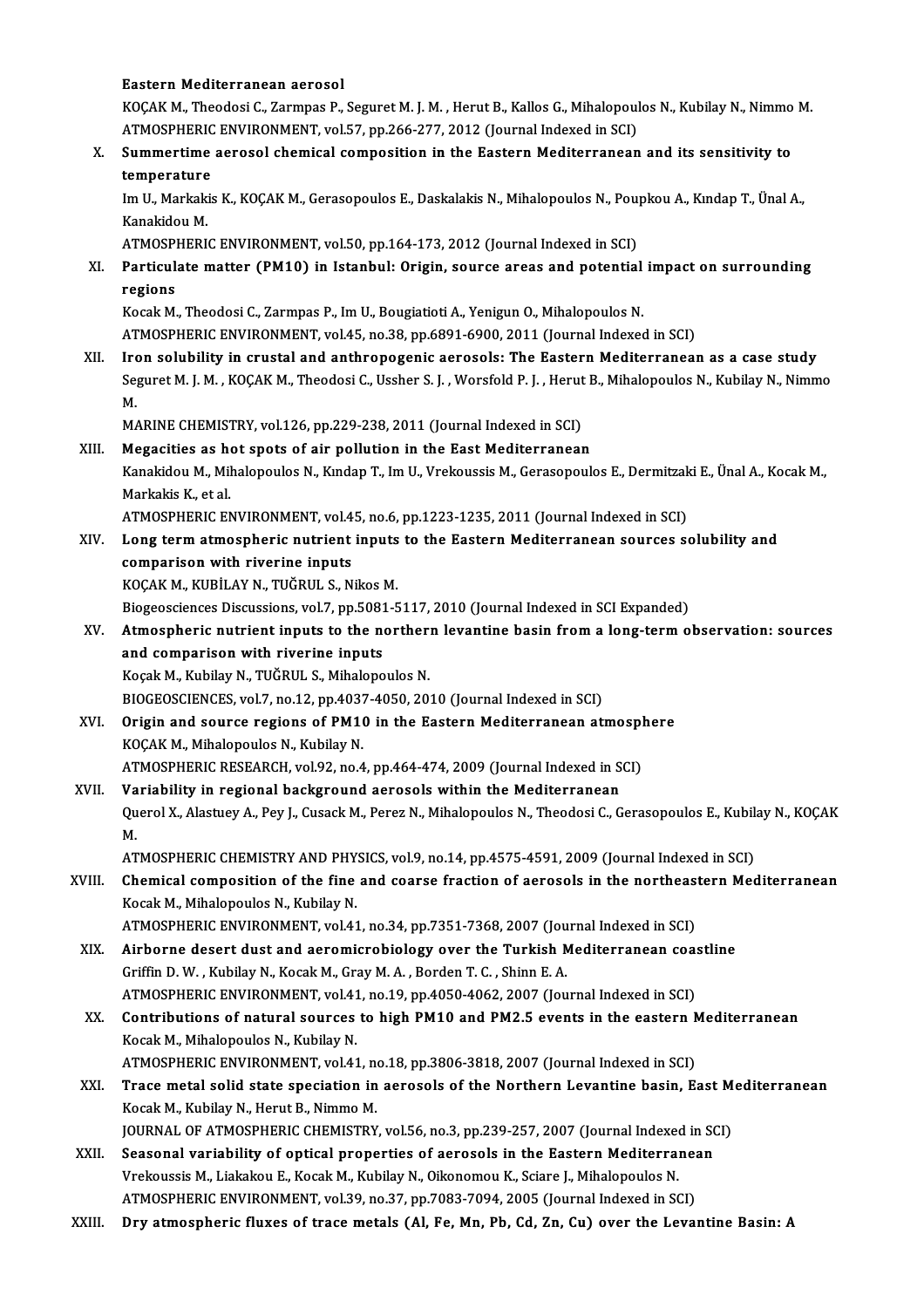|         | refined assessment                                                                                     |
|---------|--------------------------------------------------------------------------------------------------------|
|         | Kocak M., Kubilay N., Herut B., Nimmo M.                                                               |
|         | ATMOSPHERIC ENVIRONMENT, vol.39, no.38, pp.7330-7341, 2005 (Journal Indexed in SCI)                    |
| XXIV.   | Ground-based assessment of Total Ozone Mapping Spectrometer (TOMS) data for dust transport             |
|         | over the northeastern Mediterranean                                                                    |
|         | Kubilay N., Oguz T., Kocak M., Torres O.                                                               |
|         | GLOBAL BIOGEOCHEMICAL CYCLES, vol.19, no.1, 2005 (Journal Indexed in SCI)                              |
| XXV.    | Spatio-temporal aerosol trace metal concentrations and sources in the Levantine Basin of the           |
|         | Eastern Mediterranean                                                                                  |
|         | Kocak M., Nimmo M., Kubilay N., Herut B.                                                               |
|         | ATMOSPHERIC ENVIRONMENT, vol.38, no.14, pp.2133-2144, 2004 (Journal Indexed in SCI)                    |
| XXVI.   | Ionic composition of lower tropospheric aerosols at a Northeastern Mediterranean site: implications    |
|         | regarding sources and long-range transport                                                             |
|         | Kocak M., Kubilay N., Mihalopoulos N.                                                                  |
|         | ATMOSPHERIC ENVIRONMENT, vol.38, no.14, pp.2067-2077, 2004 (Journal Indexed in SCI)                    |
| XXVII.  | Atmospheric deposition of inorganic phosphorus in the Levantine Basin, eastern Mediterranean:          |
|         | Spatial and temporal variability and its role in seawater productivity                                 |
|         | Markaki Z., Oikonomou K., Kocak M., Kouvarakis G., Chaniotaki A., Kubilay N., Mihalopoulos N.          |
|         | LIMNOLOGY AND OCEANOGRAPHY, vol.48, no.4, pp.1557-1568, 2003 (Journal Indexed in SCI)                  |
| XXVIII. | Influence of Black Sea and local biogenic activity on the seasonal variation of aerosol sulfur species |
|         | in the eastern Mediterranean atmosphere                                                                |
|         | Kubilay N., Kocak M., Cokacar T., Oguz T., Kouvarakis G., Mihalopoulos N.                              |
|         | GLOBAL BIOGEOCHEMICAL CYCLES, vol.16, no.4, 2002 (Journal Indexed in SCI)                              |
|         |                                                                                                        |

## Books&Book Chapters

ooks & Book Chapters<br>I. Atmospheric Input of Inorganic Macro-Nutrients in the EasternMediterranean: Ramifications<br>Regarding Marine Productivity Regarding Marine Productivity<br>Regarding Marine Productivity<br>VOCAV M Atmosphe<br>Regardin<br>KOÇAK M.<br>in:The Tur Regarding Marine Productivity<br>KOÇAK M.<br>in: The Turkish Part of the Mediterranean Sea Marine Biodiversity Fisheries Conservation and Governance, Turan,

C.,Salihoğlu,B.,ÖzgürÖzbek,E.,Öztürk,B.,Editor,TurkishMarineResearch Foundation,pp.30-38,2016

## Refereed Congress / Symposium Publications in Proceedings

efereed Congress / Symposium Publications in Proceedings<br>I. ATMOSPHERIC WATER-SOLUBLE ORGANIC NITROGEN (WSON) IN THE EASTERN MEDITERRANEAN:<br>ORICIN AND IMPLICATIONS CONSIDERING MARINE RRODUCTIVITY TOOR OORGEDOOT OF MILOONAM TRENORMOMO IN TTOOOGRINGO<br>ATMOSPHERIC WATER-SOLUBLE ORGANIC NITROGEN (WSON) IN T<br>ORIGIN AND IMPLICATIONS CONSIDERING MARINE PRODUCTIVITY<br>VOCAV M <mark>ATMOSPH</mark><br>ORIGIN A<br>KOÇAK M.<br>INTERNAT ORIGIN AND IMPLICATIONS CONSIDERING MARINE PRODUCTIVITY KOCAK M.

INTERNATIONAL İSKENDERUN BAY SYMPOSIUM, 11 - 13 October 2017

- II. Doğu Akdeniz de Atmosferik Azot Denizsel Üretime Etkisi<br>Nehir M., KOÇAK M. Türkiye Deniz Bilimleri Konferansı, Turkey, 31 May - 03 June 2016
- Nehir M., KOÇAK M.<br>Türkiye Deniz Bilimleri Konferansı, Turkey, 31 May 03 June 2016<br>III. Hava Kütleri Geri Yörüngelerinin Kümeleme Analiz Metotlarının Doğruluğunun Değerlendirilmesi ve<br>Doğu Akdeniz Atmesfaninde Aerese Türkiye Deniz Bilimleri Konferansı, Turkey, 31 May - 03 June 2016<br>Hava Kütleri Geri Yörüngelerinin Kümeleme Analiz Metotlarının Doğruluğunun Değerlendirilme<br>Doğu Akdeniz Atmosferinde Aerosol Kimyasal Kompozisyonu ve Optik Tutsak E., KOÇAK M.<br>Türkiye Deniz Bilimleri Konferansı, Turkey, 31 May - 03 June 2016 Doğu Akdeniz Atmosferinde Aerosol Kimyasal Kompozisyonu ve Optik Özellikleri Üzerine Etkisi

Tutsak E., KOÇAK M.<br>Türkiye Deniz Bilimleri Konferansı, Turkey, 31 May - 03 June 2016<br>IV. Doğu Akdeniz Atmosferik Aerosollerinde İz Metaller Türleştirme ve Deniz Üretimi Üzerine Etkileri<br>Gültekin V. KOCAK M Türkiye Deniz Bilimler<br><mark>Doğu Akdeniz Atmo</mark><br>Gültekin Y., KOÇAK M.<br>Türkiye Deniz Bilimler Doğu Akdeniz Atmosferik Aerosollerinde İz Metaller Türleş<br>Gültekin Y., KOÇAK M.<br>Türkiye Deniz Bilimleri Konferansı, Turkey, 31 May - 03 June 2016<br>Interactions of shelesterel reducing agent simuastatin with Gültekin Y., KOÇAK M.<br>Türkiye Deniz Bilimleri Konferansı, Turkey, 31 May - 03 June 2016<br>V. Interactions of cholesterol reducing agent simvastatin with neutral DPPC and DMPC multilamellar